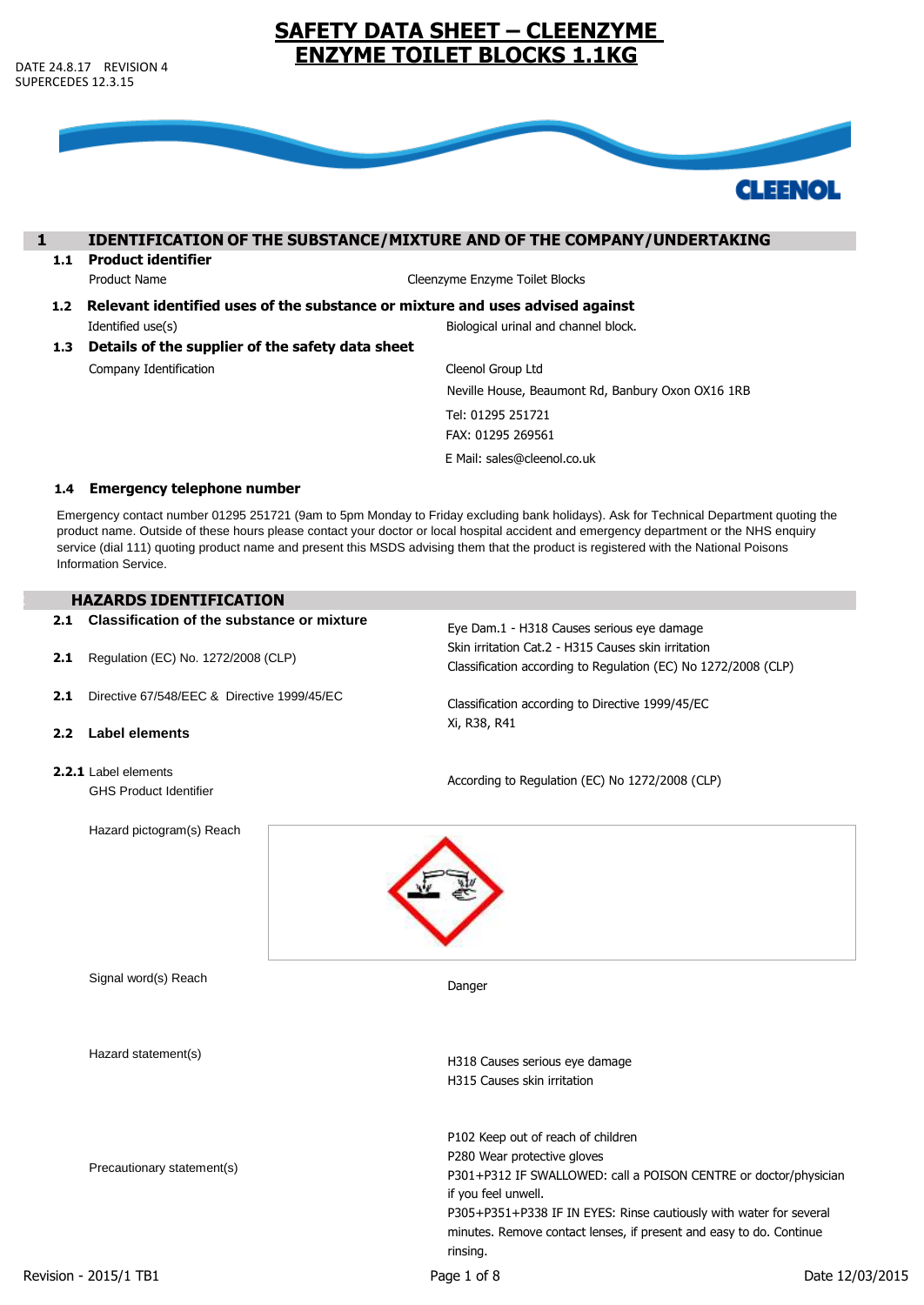# **3 COMPOSITION/INFORMATION ON INGREDIENTS**

# **3.1 Substances**

| <b>Hazardous</b><br>Ingredient(s):                                 | <b>EINECS No</b> | <b>CAS NUMBER</b>            | %W/W      | <b>REACH according to</b><br>Directive 67/548/EEC | <b>CLP according to Regulation</b><br>EC/1272/2008                                   |
|--------------------------------------------------------------------|------------------|------------------------------|-----------|---------------------------------------------------|--------------------------------------------------------------------------------------|
| Benzenesulphonic acid<br>mono C10-C13 Alkyl<br>Derivs Sodium salts |                  | 68411-30-3                   | $15 - 25$ | Xn; R22, 38, 41                                   | Acute tox. 4; H302<br>Skin Irrit. 2; H315<br>Eye Dam. 1; H318<br>Agua chron. 3: H412 |
| Perfume (Reportable<br>ingredients as below)                       |                  | Mixture                      | $1 - 5$   | 20/21/22-38-43,R51/                               | Acute tox. orl 4; H302<br>Acute tox.derm 4; H312<br>Aqua chron. 2; H411              |
| 6-Octenal, 3,7,<br>dimethyl-                                       | 203-376-6        | $106 - 23 - 0$               | < 0.1     | Xi; R38-43                                        | Sens. Skin cat 1; H317                                                               |
| 2,6-Octadien-1-ol, 3,7<br>dimethyl                                 | 203-377-1        | $106 - 24 - 1$               | < 0.1     | Xi; R41-43                                        | Sens. Skin cat 1; H317                                                               |
| 2,6-Octadien-1-al, 3,7<br>dimethyl                                 | 226-394-6        | 5392-40-5                    | < 0.1     | Xi; R38-43                                        | Sens. Skin cat 1; H317                                                               |
| Limonene                                                           |                  | 5989-27-5                    | < 0.1     | N; R10-38-43-65, R5                               | Flam. Liq. Cat 3; H226<br>Sens. Skin cat 1; H317                                     |
|                                                                    |                  |                              |           |                                                   |                                                                                      |
| <b>Non Hazardous</b><br>Ingredient(s):                             |                  | <b>EINECS No ICAS NUMBER</b> | %W/W      | <b>SYMBOL</b>                                     | <b>RISK PHRASES</b>                                                                  |
| Sodium chloride                                                    |                  | 7647-14-5                    | $>30$     |                                                   |                                                                                      |
| Bacteria species (non<br>pathogen)                                 |                  |                              | < 5       | Minimum bacteria                                  | count of $1.0 \times 10^{8}$ cfu/g                                                   |

## **4 FIRST AID MEASURES**

## **4.1 Description of first aid measures (Symptoms)**

|     | Inhalation                                  | With normal use should not present a hazard                             |
|-----|---------------------------------------------|-------------------------------------------------------------------------|
|     | <b>Skin Contact</b>                         | May cause irritation and an allergic reaction                           |
|     | Eye Contact                                 | May cause slight irritation                                             |
|     | Ingestion                                   | May cause irritation to the mouth, throat and digestive tract           |
|     | Additional Information                      | Symptomatic treatment                                                   |
| 4.2 | Description of first aid measures (Actions) |                                                                         |
|     | Inhalation                                  | If affected, remove to fresh air, keep warm and at rest.                |
|     |                                             | Obtain medical attention in severe cases.                               |
|     | <b>Skin Contact</b>                         | Wash skin with soap and water. In severe cases obtain medical help.     |
|     | Eye Contact                                 | In case of contact, rinse immediately with plenty of water for at least |
|     |                                             | 10-15 minutes. Obtain medical attention if irritation persists          |
|     | Ingestion:                                  | Do not give anything by mouth to an unconscious person.                 |
|     |                                             | Wash out mouth with water and give copious amounts of water to drink.   |
|     |                                             | Do not induce vomiting. Obtain medical advice if patient unwell.        |
|     | Additional Information                      | Always launder contaminated clothing before re-use                      |
| 5   | <b>FIRE-FIGHTING MEASURES</b>               |                                                                         |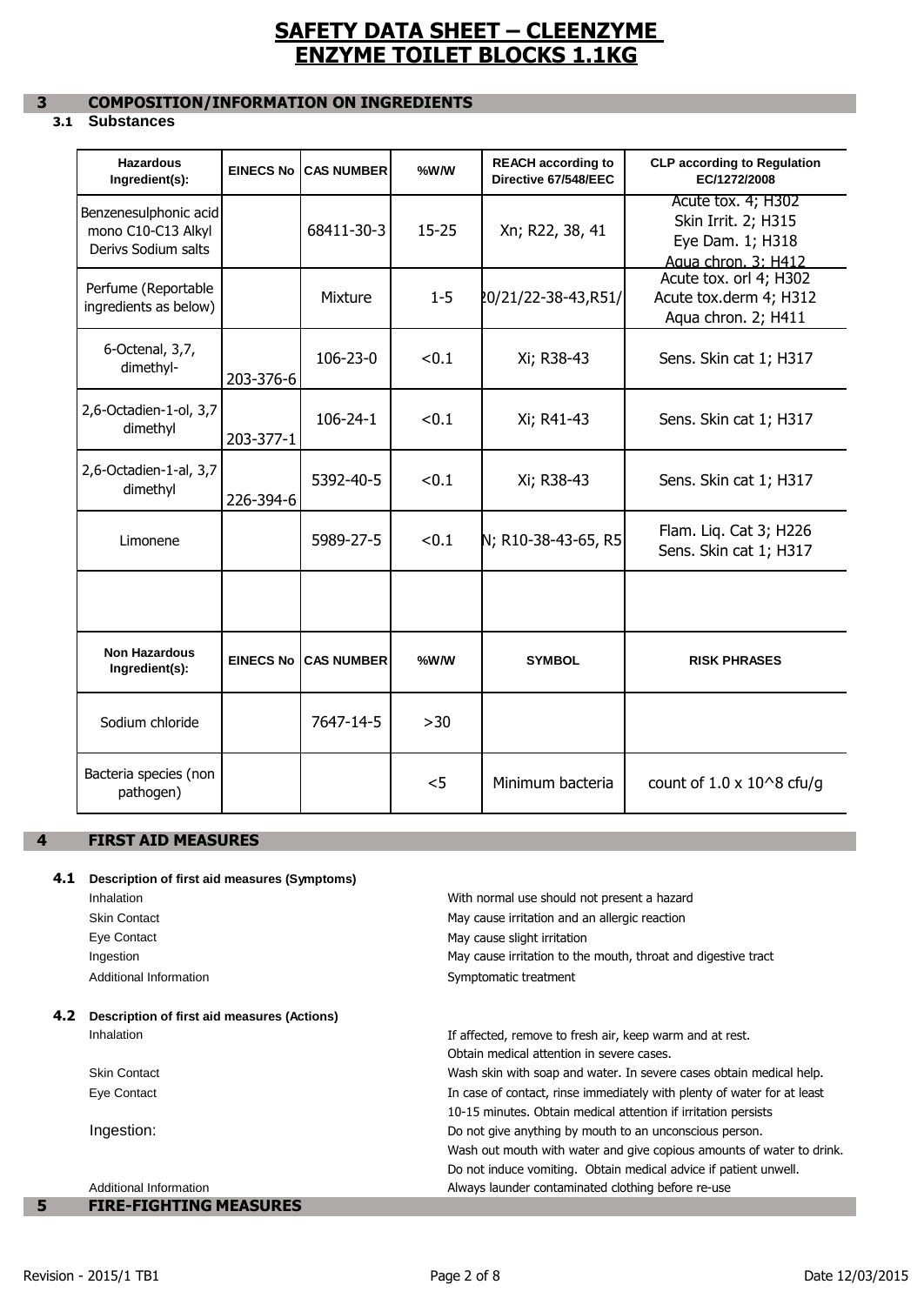### **5.1 Extinguishing media**

Suitable Extinguishing Media

Exposure hazards **5.2 Special hazards arising from the Substance or mixture** Product not flammable. Water spray,foam,dry powder or CO2 for surrounding fires In combustion emits toxic fumes

**5.3 Advice for fire-fighters** Special protective equipment for fire fighters Full protective equipment including self-contained respiratory protection

## **6 ACCIDENTAL RELEASE MEASURES**

- **6.1 Personal precautions, protective equipment and emergency procedures**
- **6.2 Environmental precautions**
- **6.3 Methods and material for containment and cleaning up**
- **6.4 Reference to other sections**
- **6.5 Additional Information**

Mark out the contaminated area with signs and prevent access to unauthorised personnel. Do not attempt to take action without suitable protective clothing – see section 8 of SDS Do not discharge into drains or rivers. Contain the spillage using bunding.

Wearing gloves pick up blocks and return to tub.

Spillages will prove slippery if product gets wet

### **7 HANDLING AND STORAGE**

- **7.1 Precautions for safe handling**
- **7.2 Conditions for safe storage, including any incompatibilities**
- **7.3 Suitable packagine**
- **7.3 Specific end use(s)**

Avoid eye contact and prolonged skin contact

Keep in original containers

Keep tightly closed when not in use Do not store below 5ºC or above 30ºC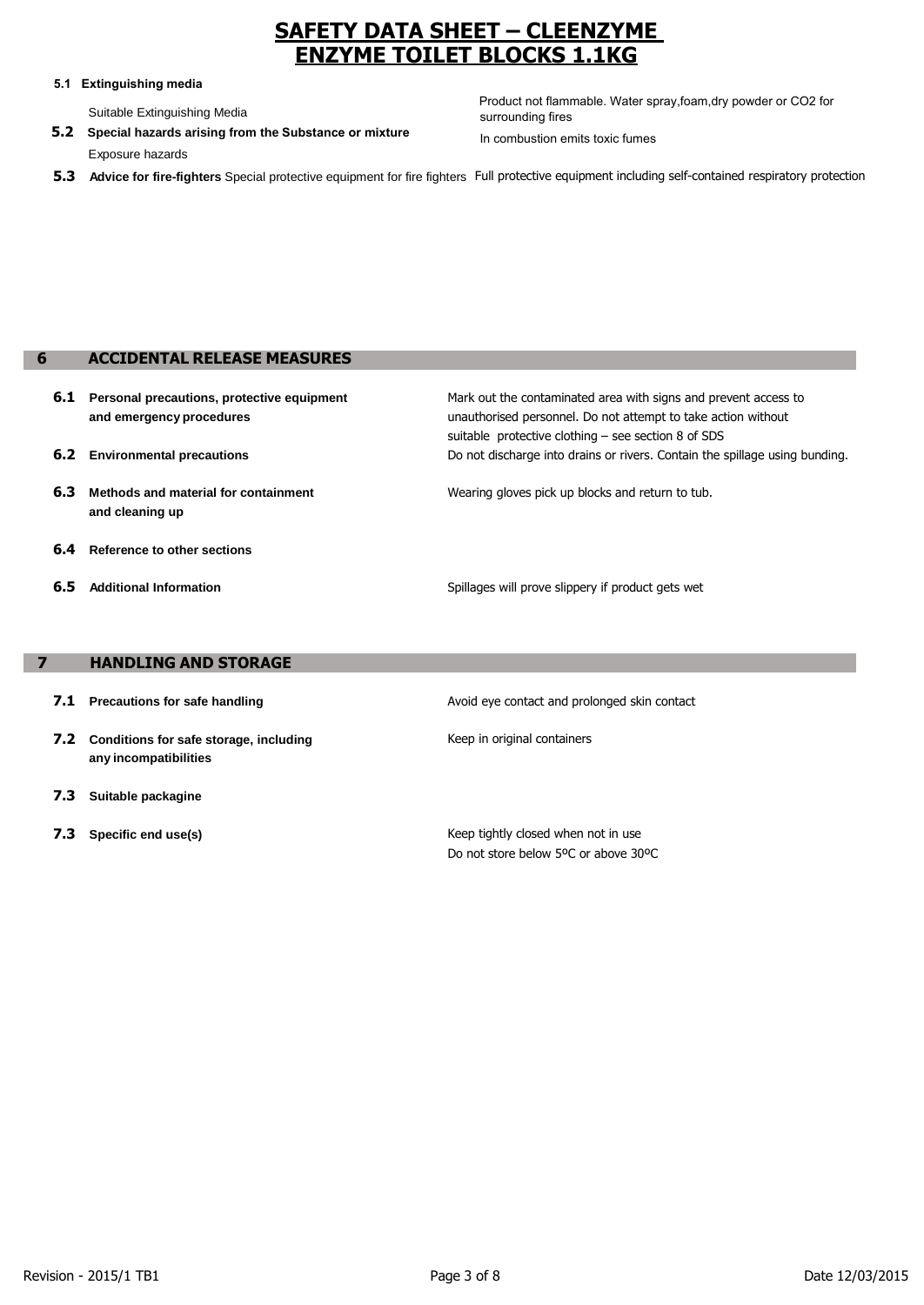# **8 EXPOSURE CONTROLS / PERSONAL PROTECTION**

### **8.1 Control Parameters**

### Hazardous Ingredients **NO OCCUPATIONAL LIMIT ASSIGNED**

| Workplace exposure limits |            |             | Respirable dust |             |
|---------------------------|------------|-------------|-----------------|-------------|
| <b>State</b>              | 8 hour TWA | 15 min STEL | 8 hour TWA      | 15 min Stel |
|                           |            |             |                 |             |
|                           |            |             |                 |             |
|                           |            |             |                 |             |
|                           |            |             |                 |             |

## **8.2 Exposure Controls**

Engineering measures

| <b>Respiratory Protection</b> | Not necessary under normal usage                            |
|-------------------------------|-------------------------------------------------------------|
| <b>Hand Protection</b>        | Wear protective gloves (Butyl rubber or Polyvinyl chloride) |
| Eye Protection                | Wear safety goggles                                         |
| <b>Skin Protection</b>        | Wear suitable protective overalls                           |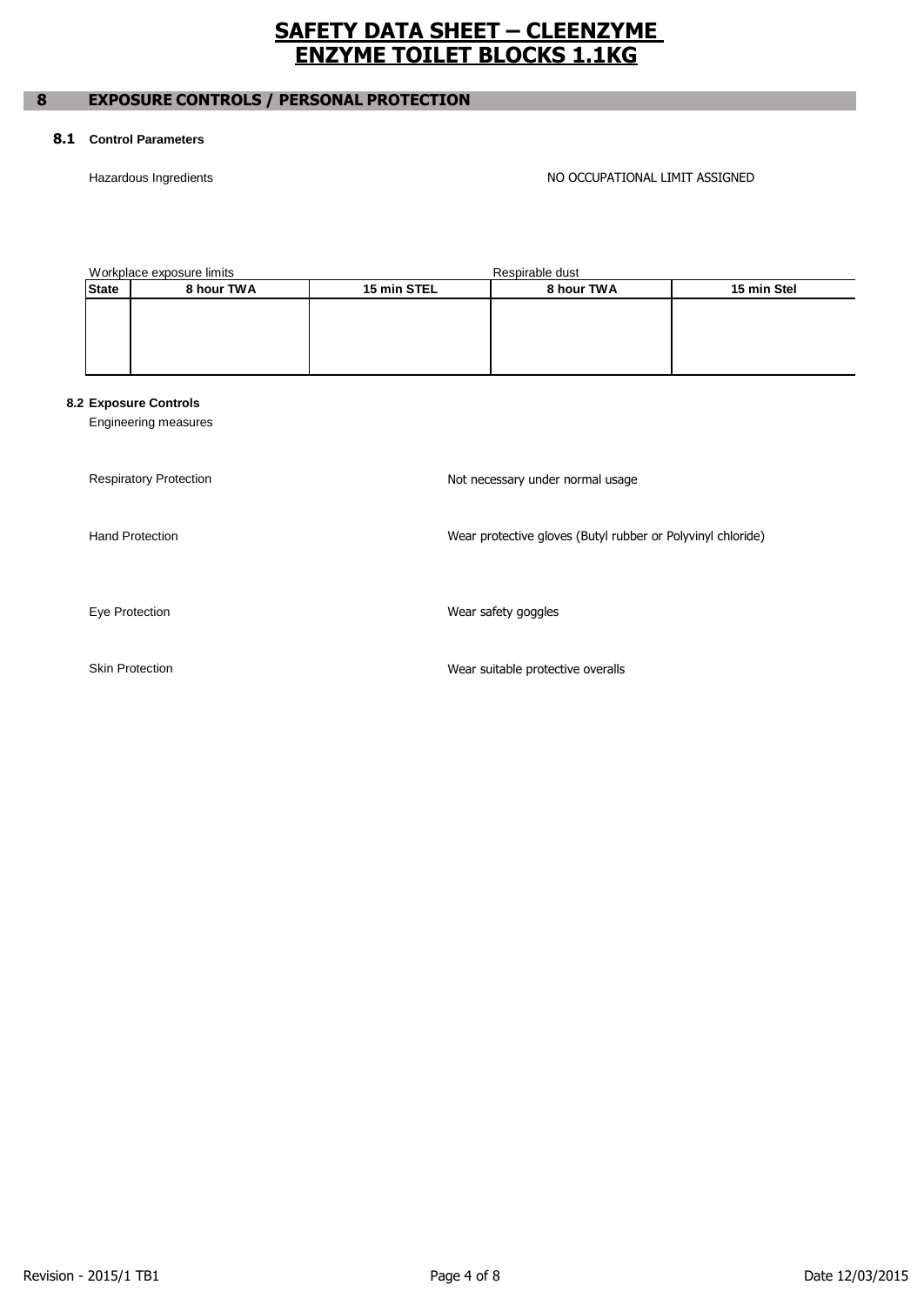# **9 PHYSICAL AND CHEMICAL PROPERTIES**

### **9.1 Information on the basic physical and chemical properties**

| Form:                         | Solid (Blocks)          |
|-------------------------------|-------------------------|
| Odour:                        | Citrus                  |
| Colour:                       | Blue                    |
| Viscosity:                    | Not Applicable          |
| pH (Value):                   | 8 Typical (1% Solution) |
| Density (g/ml):               | Not Applicable          |
| Boiling Point:                | Not Applicable          |
| Flash Point:                  | Not Applicable          |
| <b>Melting Point:</b>         | Not Applicable          |
| Pour Point (Deg C):           | Not Applicable          |
| Auto Ignition Temp.           | Not Applicable          |
| Vapour Pressures:             | Not Applicable          |
| Solubility (water):           | <b>Dissolves</b>        |
| Solubility (other):           | Not Applicable          |
| <b>Partition Coefficient:</b> | Not Applicable          |
| Flammable Limits:             | Not Applicable          |
| Oxidising Props.              | Not Applicable          |
|                               |                         |

### **9.2 Other information**

# **10 STABILITY AND REACTIVITY**

| ----------                              |                                      |
|-----------------------------------------|--------------------------------------|
| 10.1 Reactivity                         | Not expected to be reactive.         |
|                                         |                                      |
| 10.2 Chemical Stability                 | Stable under normal conditions       |
|                                         |                                      |
|                                         |                                      |
| 10.3 Possibility of hazardous reactions | No polymerisation reaction expected  |
|                                         |                                      |
| 10.4 Conditions to avoid                | Extremes of temperature and moisture |
|                                         |                                      |
|                                         |                                      |
| 10.5 Incompatible materials             | <b>Disinfectants</b>                 |
|                                         |                                      |
| 10.6 Hazardous decompostion products    | Burning produces Oxides of Carbon    |
|                                         |                                      |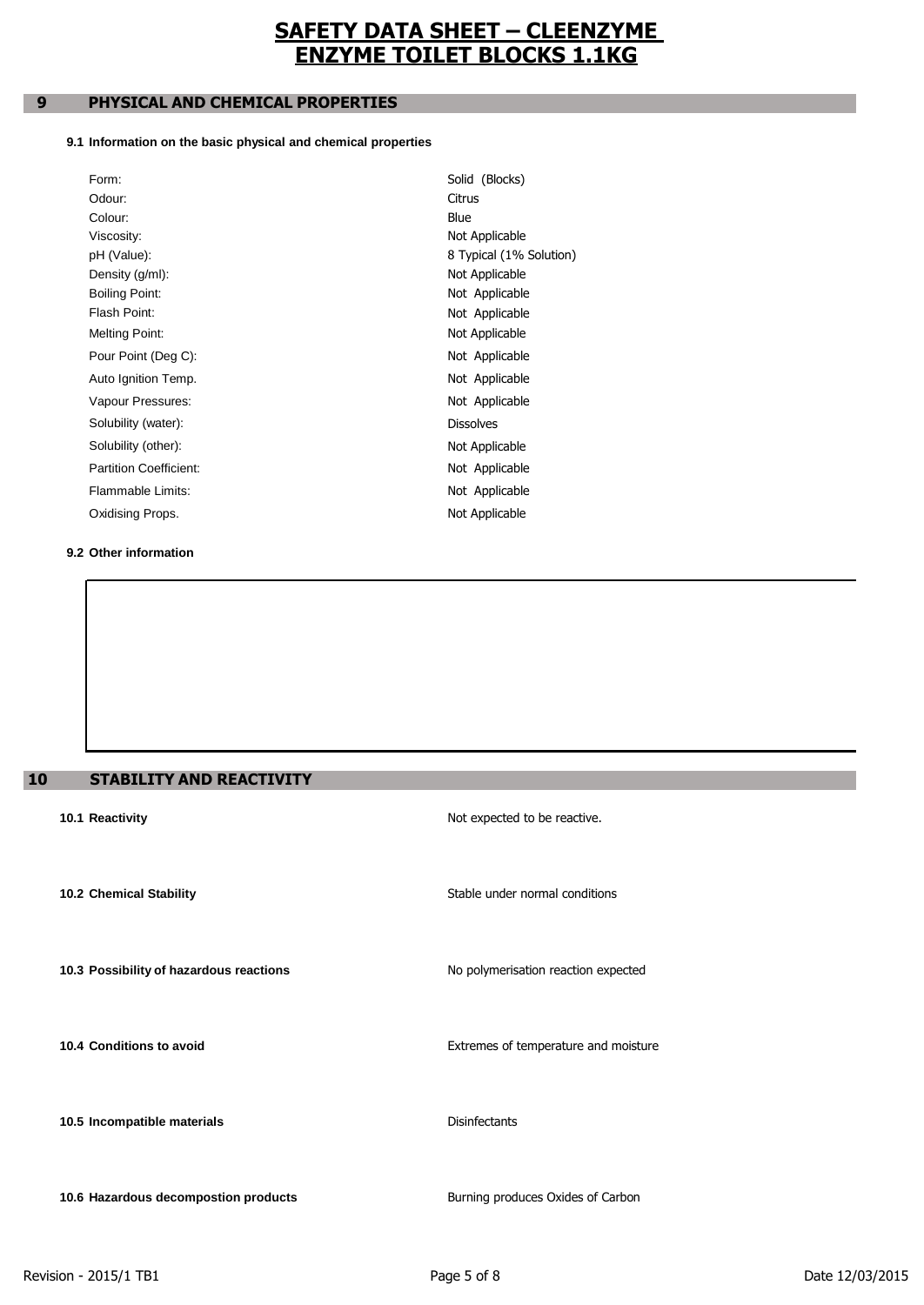# **11 TOXICOLOGICAL INFORMATION**

### **11.1 Information on toxicological effects**

**Toxicity values**

| -     |                |      |       |              |
|-------|----------------|------|-------|--------------|
| Route | <b>Species</b> | Test | Value | <b>Units</b> |
|       |                |      |       |              |
|       |                |      |       |              |
|       |                |      |       |              |
|       |                |      |       |              |

### **Relevant effects for mixture**

| Effect | Route | <b>Basis</b> |
|--------|-------|--------------|
|        |       |              |
|        |       |              |
|        |       |              |

### **11.2 Symptoms / Routes of exposure**

| Skin contact<br>Eye Contact | May cause slight/mild irritation to sensitive skin with prolonged contact.<br>May produce an allergic reaction.<br>May cause mild irritation |
|-----------------------------|----------------------------------------------------------------------------------------------------------------------------------------------|
| Ingestion                   | May cause irritation to the mouth, throat and digestive tract.<br>May also Cause nausea.                                                     |
| Inhalation                  | Under normal use should not present a hazard                                                                                                 |

## **12 ECOLOGICAL INFORMATION**

### **12.1 Toxicity**

**Eco Toxicity values**

| <b>Species</b> | <b>Test</b> | Value | <b>Units</b> |
|----------------|-------------|-------|--------------|
|                |             |       |              |
|                |             |       |              |
|                |             |       |              |

# **12.2 Persistence and degradability**

| 12.2 Persistence and degradability      | The surfactant(s) used in this preparation comply(ies) with the biodegradable<br>criteria as laid down in Regulation (EC) No 648/2004 on detergents.<br>Data to support this assertion are held at the disposal of the competent<br>authorities of the Member States and will be made available to them, at the<br>direct request or at the request of a detergent manufacturer. |
|-----------------------------------------|----------------------------------------------------------------------------------------------------------------------------------------------------------------------------------------------------------------------------------------------------------------------------------------------------------------------------------------------------------------------------------|
| 12.3 Bioaccumulative potential          | No bioaccumulation potential.                                                                                                                                                                                                                                                                                                                                                    |
| 12.4 Mobility in soil                   | Readily absorbed into soil                                                                                                                                                                                                                                                                                                                                                       |
| 12.5 Results of PBT and vPvB assessment | Does not contain PBT or yPvB substances.                                                                                                                                                                                                                                                                                                                                         |
| 12.6 Other Adverse Effects              | Negligible ecotoxicity.                                                                                                                                                                                                                                                                                                                                                          |
|                                         |                                                                                                                                                                                                                                                                                                                                                                                  |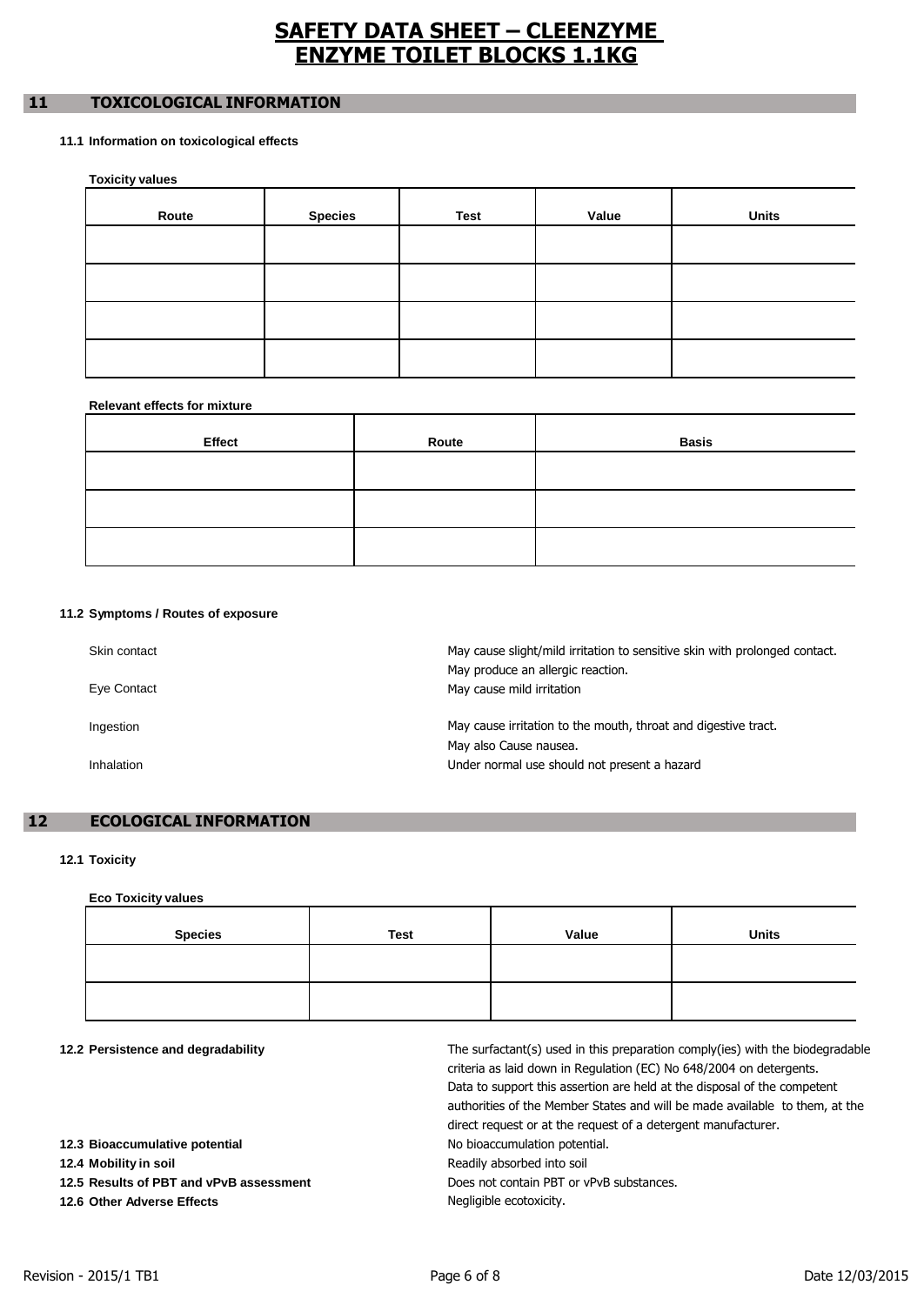## ACCORDING TO EC-REGULATIONS 1907/2006 (REACH) 1272/2008 (CLP) **13 DISPOSAL CONSIDERATIONS**

#### **13.1 Waste treatment methods**

Disposal operations Dispose of in accordance with Local Authority Guidelines and Regulations

Disposal of packaging

Dispose of in accordance with Local Authority Guidelines and Regulations

NB: The users attention is drawn to the possible existance of regional or national regulations regarding disposal

#### **14 TRANSPORT INFORMATION**

#### **14.1 UN Number**

Not regulated for transport

**14.2 UN Proper shipping name**

#### **14.3 Transport hazard class(es)**

| <b>ARD/RID</b> |        | Class                |
|----------------|--------|----------------------|
| <b>IMDG</b>    |        | Proper shipping name |
| IATA           | ٠<br>٠ | Proper shipping name |

**14.4 Packing Group**

#### **14.5 Environmental hazards**

| Environmental hazardous | N٥  |
|-------------------------|-----|
| Marine pollutant        | No. |

**14.6 Special precautions for user**

## **15 REGULATORY INFORMATION**

**This preparation was classified in compliance with the following directions and regulations**

Regulation (EC) No 1907/2006 (REACH) and amendments thereof up to and including Regulation (EU) No 453/2010. Regulation (EC) No 1272 of the European Parliament and of the Council of 16 December 2008 on classification, labelling and packaging of substances and mixtures.

None of the constituent ingredients are listed on the candidatate list of Substances of Very High Concern for Authorization in accordance with Article 59(10) of the REACH Regulation.

**other provisions** The regulatory information given above only indicates the principal regulations specifically applicable to the product described in this safety data sheet. The user`s attention is drawn to the possible existence of regulations or provisions. additional provisions which complete these regulations. Refer to all applicable national, international and local